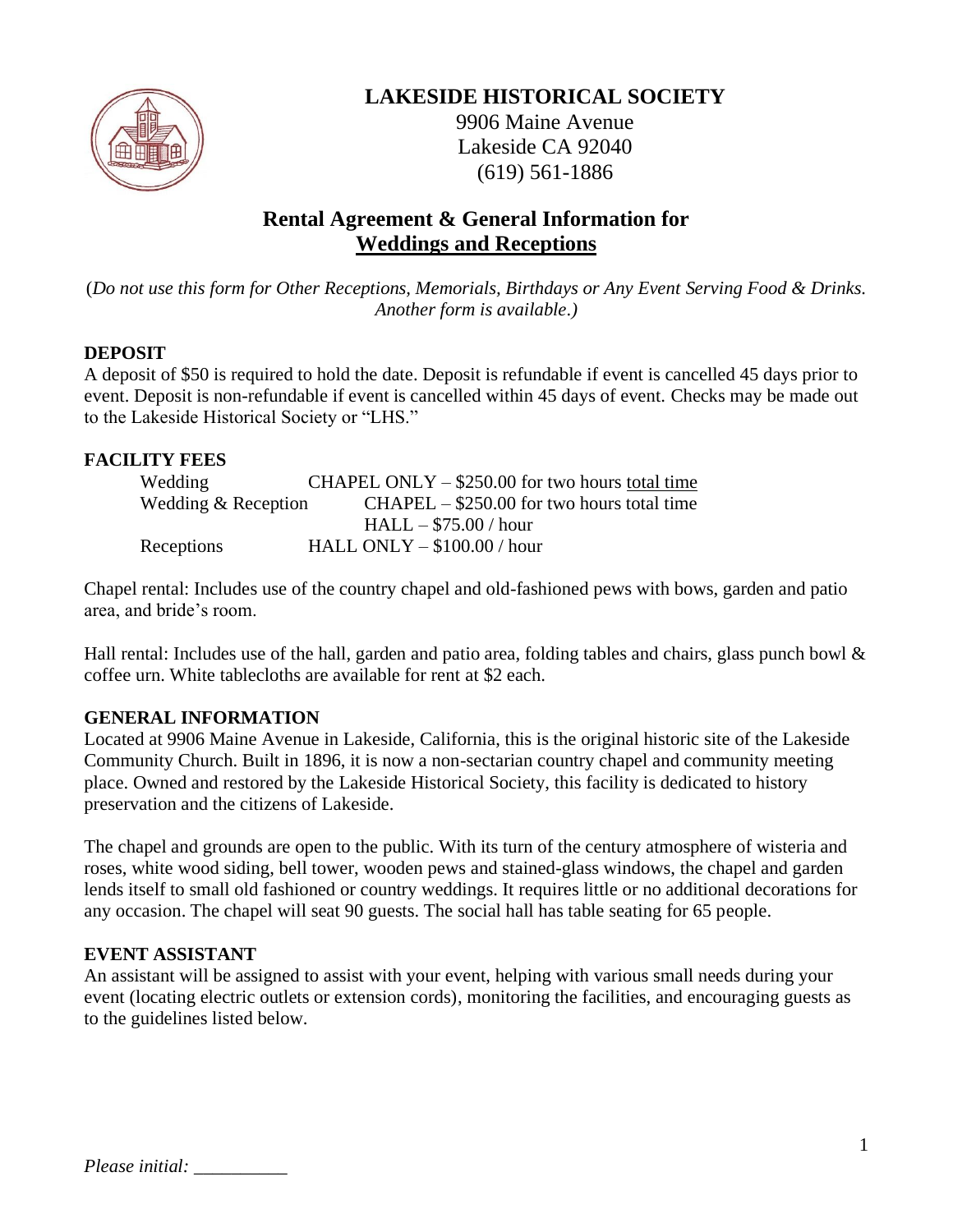## **FACILITIES**

There is limited parking behind the chapel (one disabled space and four regular spaces). Street parking is available for guests or use the parking lot one block east at the Lakeside Community Center.

Absolutely nothing can be attached to the woodwork, plaster walls or ceilings. No tacks, nails, tape of any kind, etc., may be used, to insure preservation of this historical site. Wooden pews may not be moved. The glass cases may not be moved, but may be covered with cloth and decorations.

#### **\*All decorating and deliveries are to be done within the hours reserved. Food and beverages are not permitted in the chapel.**

No smoking is allowed in the building. The use of hard liquor or illegal substances of any kind are not allowed inside the building or on the grounds. **For weddings and receptions, champagne, wine and beer (no kegs) are allowed. If champagne, beer, and/or wine are served, the undersigned must pay for security.** It is the undersigned's responsibility to ensure that no underage drinking occurs and to escort any persons abusing alcohol off of the premises.

#### **SAFETY**

Children must remain in the care and supervision of their parents or guardians at all times. Open flames are not permitted.

#### **CLEAN-UP**

All cleanups, disposing of food, paper products, etc., are the responsibility of the undersigned. Trash bags will be provided. No confetti, glitter, live flower/rose petals, rice or birdseed is allowed. Please clean up spills immediately. The hall must be put back in order under the direction of the event assistant.

It is agreed that the undersigned will be held responsible for repairs or replacement caused by any damage due to accident, theft or vandalism, and will be responsible for all guests, employees, or caterers and their actions during the rental, set-up and clean-up times. The undersigned releases the Lakeside Historical Society from all liabilities arising out of any and all activities engaged in by the participants of this event.

LHS requires all fees to be paid 14 days prior to the event. LHS also reserves the right to cancel this rental agreement and refund payments at any time due to physical or mechanical failure of the building, or natural or civil disasters. The undersigned does not hold LHS responsible if any part of the building is not working due to mechanical failure and must be shut down.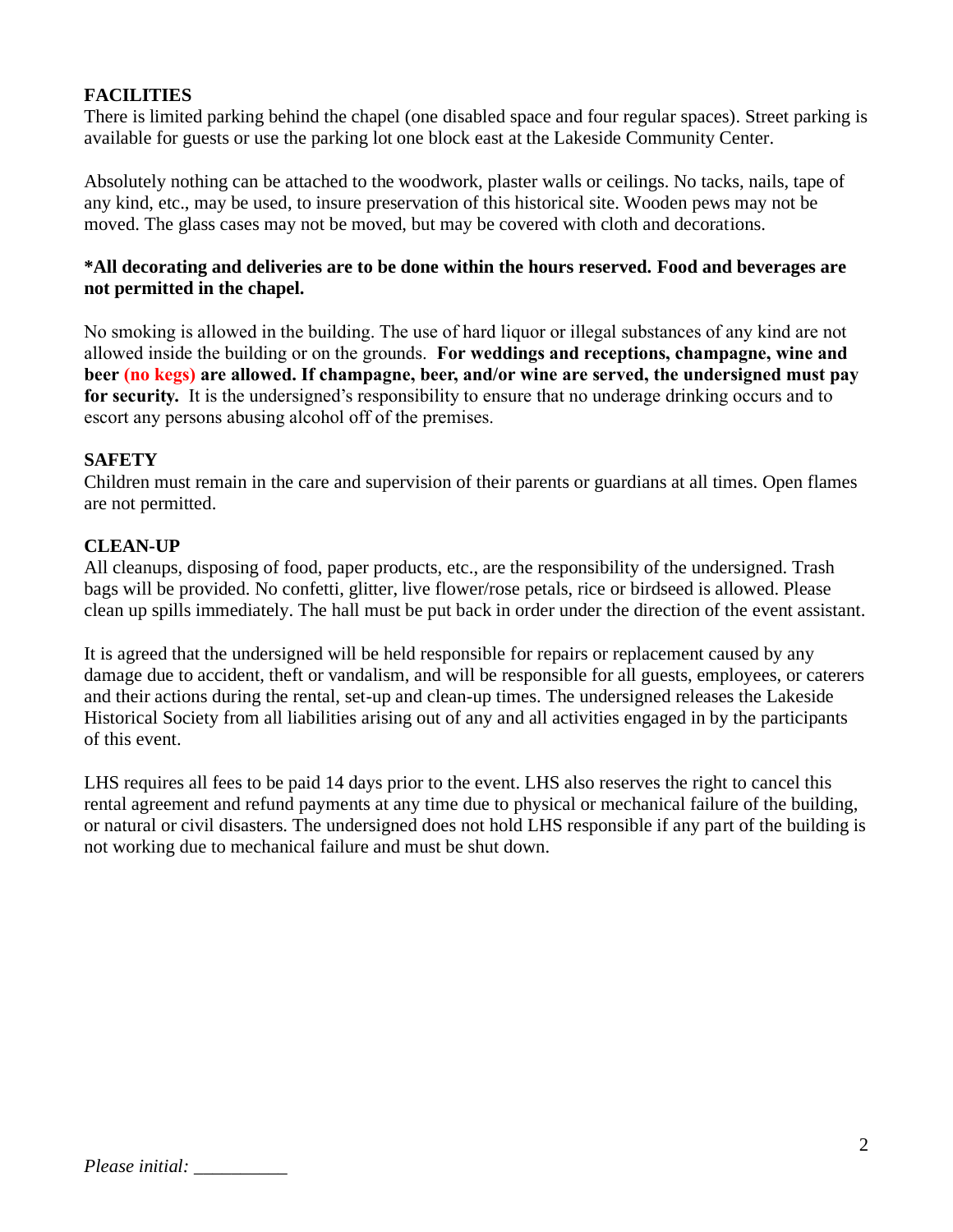# **LAKESIDE HISTORICAL SOCIETY FACILITY RENTAL AGREEMENT**

| Bride's Name:                                                                                                                                                                                                                  |                                                                                                                                                                                                                                                                                                  |               |  |  |
|--------------------------------------------------------------------------------------------------------------------------------------------------------------------------------------------------------------------------------|--------------------------------------------------------------------------------------------------------------------------------------------------------------------------------------------------------------------------------------------------------------------------------------------------|---------------|--|--|
| Groom's Name: 1988. Communication of the Communication of the Communication of the Communication of the Communication of the Communication of the Communication of the Communication of the Communication of the Communication |                                                                                                                                                                                                                                                                                                  |               |  |  |
|                                                                                                                                                                                                                                |                                                                                                                                                                                                                                                                                                  |               |  |  |
|                                                                                                                                                                                                                                |                                                                                                                                                                                                                                                                                                  |               |  |  |
|                                                                                                                                                                                                                                | Evening: $\frac{1}{\sqrt{1-\frac{1}{2}} \cdot \frac{1}{2}}$                                                                                                                                                                                                                                      |               |  |  |
|                                                                                                                                                                                                                                |                                                                                                                                                                                                                                                                                                  |               |  |  |
| Beer, wine, and/or champagne YES / NO                                                                                                                                                                                          |                                                                                                                                                                                                                                                                                                  |               |  |  |
|                                                                                                                                                                                                                                |                                                                                                                                                                                                                                                                                                  |               |  |  |
|                                                                                                                                                                                                                                |                                                                                                                                                                                                                                                                                                  |               |  |  |
| Rehearsal @ $$50/hour$ (maximum 2 hours) _________ hours @ \$50<br>$\frac{1}{2}$                                                                                                                                               |                                                                                                                                                                                                                                                                                                  |               |  |  |
| Wedding & Reception: Chapel for 2 hours $@$ \$250                                                                                                                                                                              | s                                                                                                                                                                                                                                                                                                |               |  |  |
| (No security deposit is necessary for chapel only use)                                                                                                                                                                         |                                                                                                                                                                                                                                                                                                  |               |  |  |
| Hall Rental __________ hours @ \$75 / hour                                                                                                                                                                                     |                                                                                                                                                                                                                                                                                                  | $\frac{1}{2}$ |  |  |
| Reception Only: Hall Rental _________ hours @ \$100 / hour                                                                                                                                                                     |                                                                                                                                                                                                                                                                                                  | s             |  |  |
| Security Guard(s): hours $@$ \$ per hour                                                                                                                                                                                       | $\mathbb{C}$ and $\mathbb{C}$ and $\mathbb{C}$ and $\mathbb{C}$ and $\mathbb{C}$ and $\mathbb{C}$ and $\mathbb{C}$ and $\mathbb{C}$ and $\mathbb{C}$ and $\mathbb{C}$ and $\mathbb{C}$ and $\mathbb{C}$ and $\mathbb{C}$ and $\mathbb{C}$ and $\mathbb{C}$ and $\mathbb{C}$ and $\mathbb{C}$ and |               |  |  |
| Cleaning Fee: \$50 (If alcohol is served \$75_____)                                                                                                                                                                            | \$                                                                                                                                                                                                                                                                                               |               |  |  |
| Security Deposit: \$200 (Refundable)                                                                                                                                                                                           |                                                                                                                                                                                                                                                                                                  |               |  |  |
|                                                                                                                                                                                                                                |                                                                                                                                                                                                                                                                                                  |               |  |  |
| (Any additional hours associated with the event's preparation will be billed at \$50 per hour)                                                                                                                                 |                                                                                                                                                                                                                                                                                                  |               |  |  |
| <b>TOTAL</b>                                                                                                                                                                                                                   | $\frac{\text{S}}{\text{S}}$                                                                                                                                                                                                                                                                      |               |  |  |